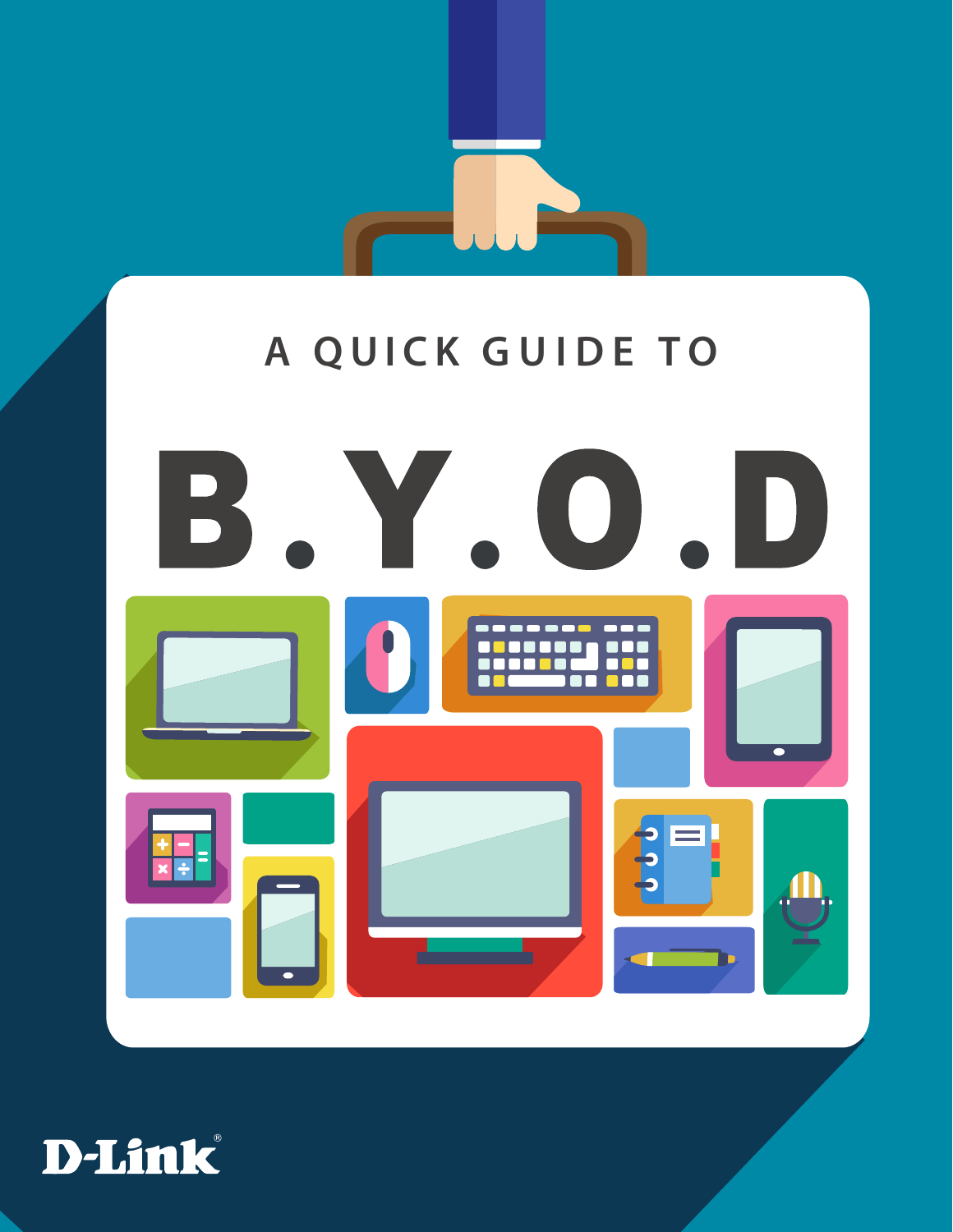

# **TABLE OF CONTENTS**

|                   | <b>INTRODUCTION</b>                          | . 3                                                                                                                                                                                                                            |     |  |                                   |  |                                                  |  |                |
|-------------------|----------------------------------------------|--------------------------------------------------------------------------------------------------------------------------------------------------------------------------------------------------------------------------------|-----|--|-----------------------------------|--|--------------------------------------------------|--|----------------|
|                   | STEP 1: DEVELOP A PLAN                       |                                                                                                                                                                                                                                |     |  |                                   |  |                                                  |  | $\overline{4}$ |
|                   | Create (the First Draft of) Your BYOD Policy |                                                                                                                                                                                                                                |     |  |                                   |  |                                                  |  | $\overline{4}$ |
|                   | Compliance and Regulatory Measures           |                                                                                                                                                                                                                                |     |  |                                   |  |                                                  |  | $\overline{4}$ |
|                   | Security and Control. 5                      |                                                                                                                                                                                                                                |     |  |                                   |  |                                                  |  |                |
|                   | App Access                                   | . The second contract is a second contract of the second contract $\mathcal{L}_\text{c}$                                                                                                                                       |     |  |                                   |  |                                                  |  | -5             |
|                   | Your Security Policy                         |                                                                                                                                                                                                                                |     |  |                                   |  |                                                  |  | 6              |
|                   | <b>App Security</b>                          | <u>. 6</u>                                                                                                                                                                                                                     |     |  |                                   |  |                                                  |  |                |
|                   | New Apps                                     | a construction of the contract of the construction of the construction of the construction of the construction of the construction of the construction of the construction of the construction of the construction of the cons |     |  |                                   |  |                                                  |  | 6              |
|                   | User Privacy                                 |                                                                                                                                                                                                                                | . 6 |  |                                   |  |                                                  |  |                |
|                   | Mobile Data Costs 7                          |                                                                                                                                                                                                                                |     |  |                                   |  |                                                  |  |                |
|                   | Permission                                   |                                                                                                                                                                                                                                | . 7 |  |                                   |  |                                                  |  |                |
|                   | STEP 2: DISCUSS THE PLAN 8                   |                                                                                                                                                                                                                                |     |  |                                   |  |                                                  |  |                |
|                   | STEP 3: CHOOSE THE PLAN 9                    |                                                                                                                                                                                                                                |     |  |                                   |  |                                                  |  |                |
|                   | Option 1: Software 9                         |                                                                                                                                                                                                                                |     |  |                                   |  |                                                  |  |                |
|                   | Option 2: Hardware 10                        |                                                                                                                                                                                                                                |     |  |                                   |  |                                                  |  |                |
|                   | CONCLUSION                                   |                                                                                                                                                                                                                                |     |  | <b>Contract Contract Contract</b> |  | <b><i>Charles Committee Committee States</i></b> |  | 11             |
| <b>REFERENCES</b> |                                              | and a series of the control of the control of the control of the control of the control of the control of the control of the control of the control of the control of the control of the control of the control of the control |     |  |                                   |  |                                                  |  | 12             |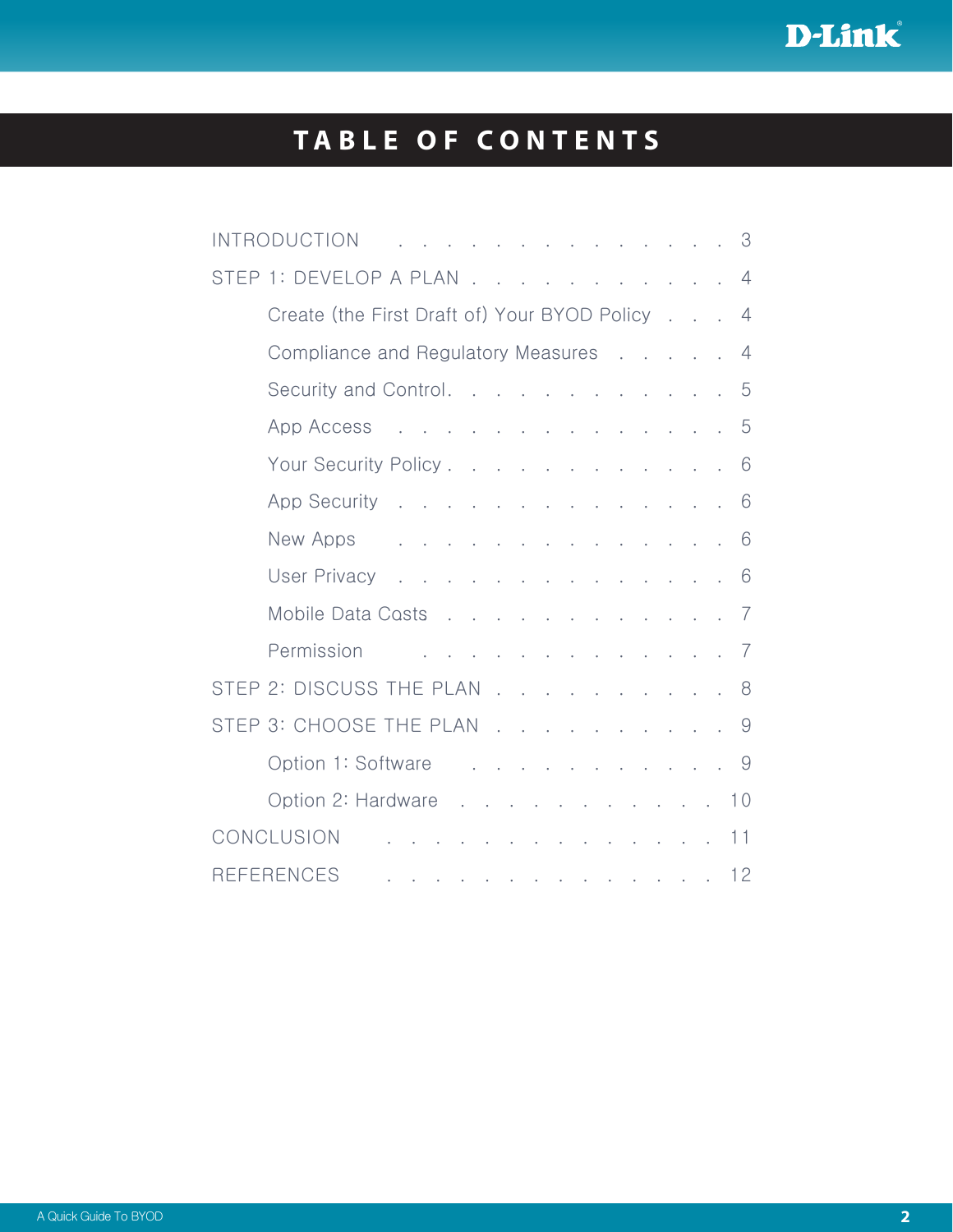# **INTRODUCTION**

<span id="page-2-0"></span>Without the right foresight and planning, a Bring Your Own Device (BYOD) programme can turn into a messy project that burdens IT departments.

Instead of providing an easy way for your company's employees to access files (and stream movies from their mobile devices), poorly executed BYOD policy creates a heap of IT helpdesk tickets and disgruntled employees.

It's part of the reason why just a few years ago nearly [half of all companies were banning the](http://half of all companies were banning the practice )  [practice](http://half of all companies were banning the practice ) of BYOD programmes.1 That, and constant security concerns over breaches, malware, ransomware, and hacking.

Things have changed since then, though. [Nearly 60 percent of companies have a BYOD plan](https://www.forbes.com/sites/lilachbullock/2019/01/21/the-future-of-byod-statistics-predictions-and-best-practices-to-prep-for-the-future/#61b002f01f30)<sup>2</sup> in place today. Those companies are reaping the benefits, too.

Here are just a few of them:

- Employees at companies with BYOD programmes [save an](https://insights.samsung.com/2016/08/03/employees-say-smartphones-boost-productivity-by-34-percent-frost-sullivan-research/)  [average of 58 minutes each day and are 34 percent more](https://insights.samsung.com/2016/08/03/employees-say-smartphones-boost-productivity-by-34-percent-frost-sullivan-research/)  [productive.](https://insights.samsung.com/2016/08/03/employees-say-smartphones-boost-productivity-by-34-percent-frost-sullivan-research/)3
- BYOD programmes can save companies up to \$350 per employee.4
- Employee devices are often more modern, and sometimes more powerful, than company devices.
- Newer devices help prevent the nearly \$2 billion companies lose each year<sup>6</sup> in lost productivity due to outdated and obsolete technology.



Not only can a properly implemented BYOD programme save you time and money, it can also help you improve security measures. One of the main reasons companies are hacked or suffer data breaches is because [they're still using outdated systems with weakened](https://www.bitsight.com/press-releases/thousands-organizations-run-majority-of-computers-on-outdated-operating-systems)  security.<sup>5</sup>

That doesn't mean simply adding a BYOD measure to your company will help. They have to be secure to provide added security. Smartphones are one of the most attacked and vulnerable pieces of mobile tech—and they're the ones your company's employees will use the most.<sup>9</sup>

Now, with that said, there is a way to develop a strong BYOD programme and we're going to help you with it from start to finish. When you're all done, you should have a policy in place that will help you provide more security, allow your employees to take advantage of their mobile devices, and help your company meet its long-term goals.

## **Here's what we're going to do to meet this goal:**

**[DEVELOP THE PLAN](#page-3-0) • [DISCUSS THE PLAN](#page-7-0) • [CHOOSE THE PLAN](#page-8-0)**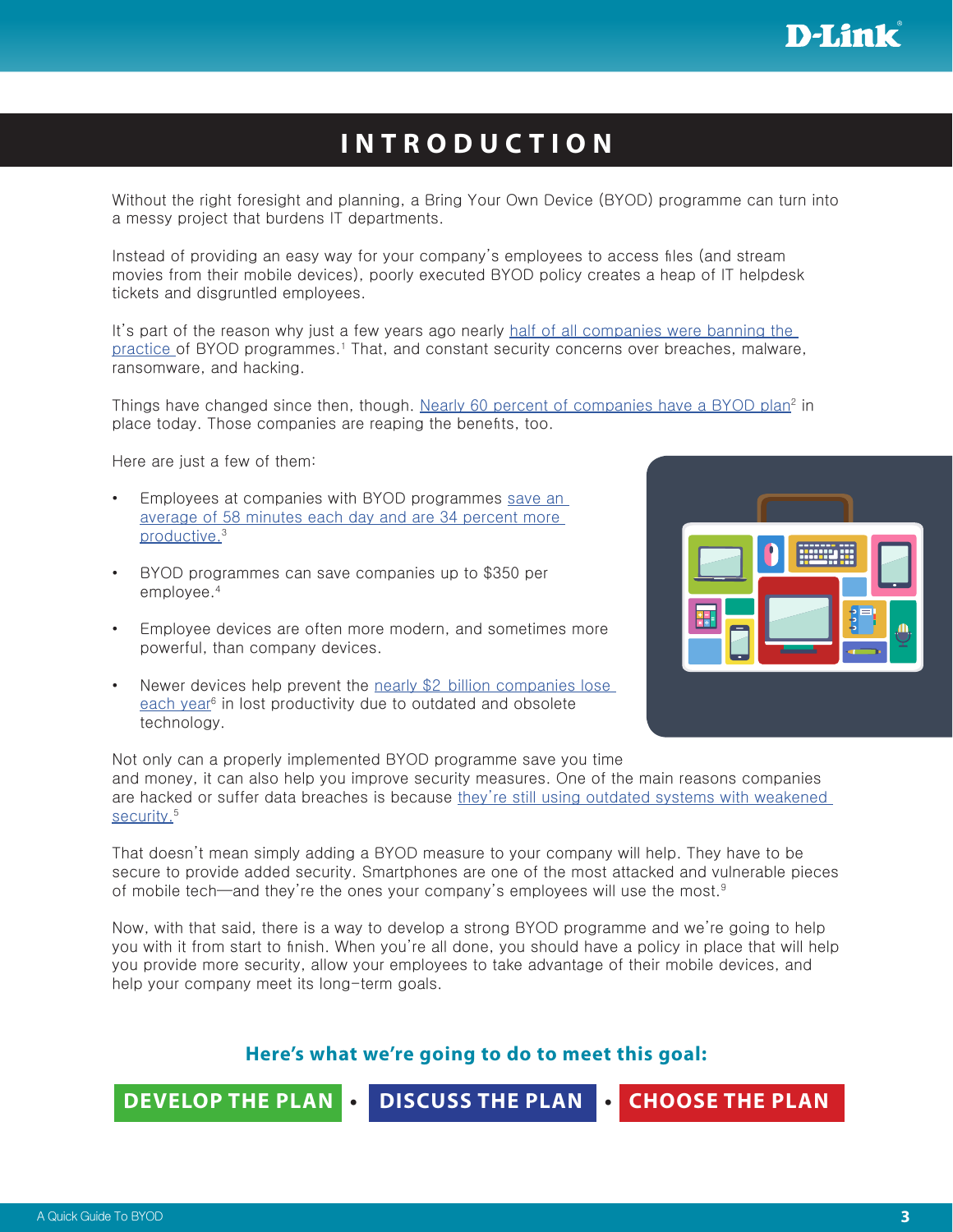# <span id="page-3-0"></span>**STEP 1 - DEVELOP THE PLAN**

### **CREATE (THE FIRST DRAFT OF) YOUR BYOD POLICY**

When you create a BYOD initiative, you need to think of it as both a part of your network and an extension of it. Many of the policies and regulations that already govern the devices within your company will also apply to the mobile devices your employees use.

This includes what they use the network for, which files and content they can access, and who information and data can and can't be shared with.

For the most part, this is a great thing. It enables your staff to work remotely and have access to tools that can help them be more productive.

Unfortunately, it also means there will be more opportunities for those with malicious intent to steal or hack your company's devices and access confidential data.

That's why the first step in developing a BYOD programme is to create a plan.

Here's what you need to plan for:

### **COMPLIANCE AND REGULATORY MEASURES**

Before you give your employees the ability to access confidential company information from the comfort of their favourite coffee shop, make sure you have a strong understanding of all the regulatory measures you need to meet in order to maintain compliance.

Opening up your network to mobile devices may increase the number of local, regional, and national regulations your company now falls under, such as the General Data Protection Regulation (GDPR) that came into effect in 2018 in the European Union. It's important you understand this well enough to be able to communicate it to the company.

Once you have that squared away, devise action plans on the off chance someone from your company ever breaks them or a breach is discovered.

Even with these plans in place, you might not be able to stop every potential breach of policy. But you will have a better chance of preventing a lost phone from turning into a multi-million-Euro data breach.

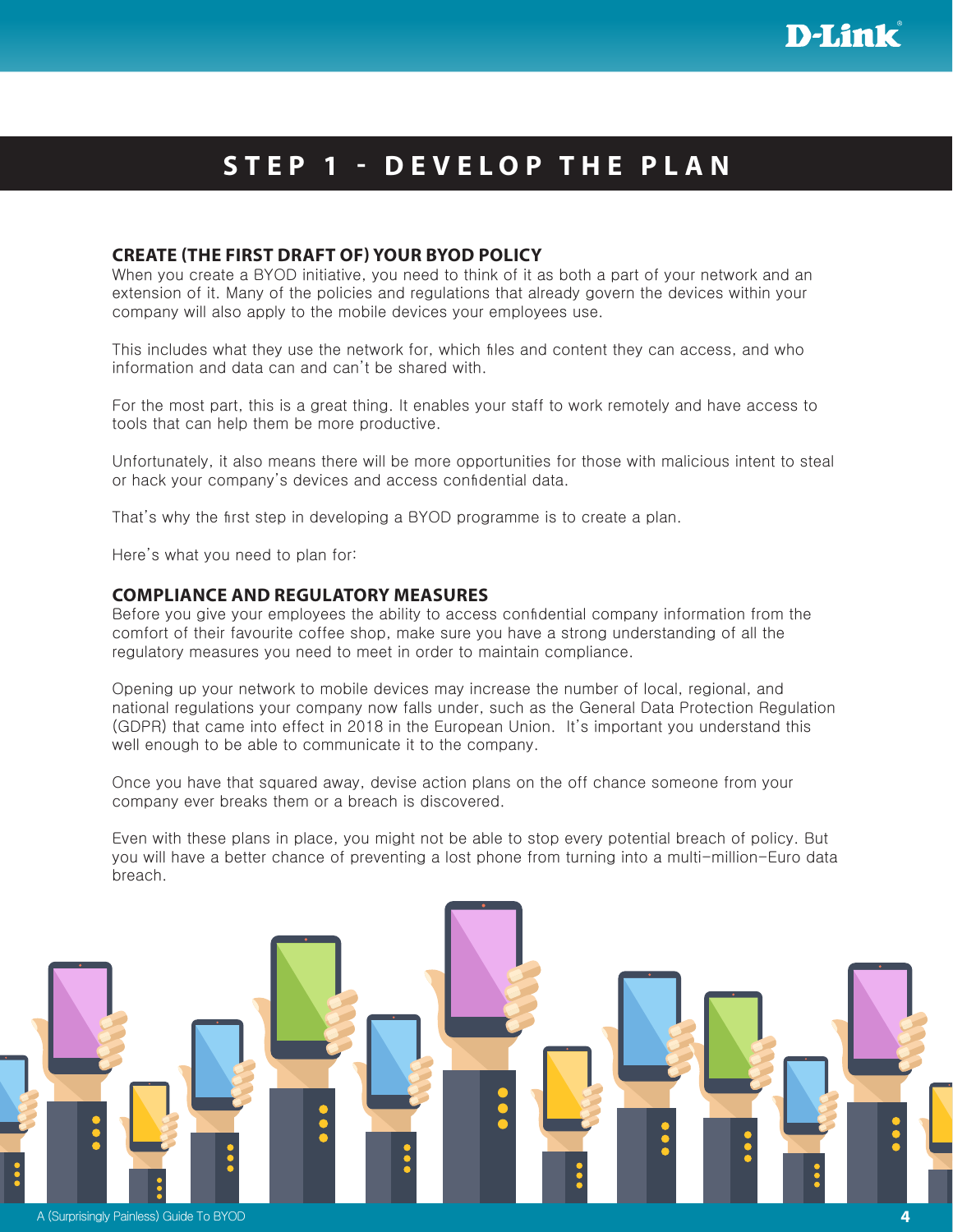## <span id="page-4-0"></span>**SECURITY AND CONTROL**

Ever since there have been rules, there have been people trying to find ways around them.

Whether you want to admit it or not, the employees at your company are no different. In fact, 95 [percent of companies](https://www.hrdive.com/news/employees-use-personal-devices-for-work-without-much-oversight/523913/) have reported at least one attempt by employees to override their security measures.<sup>7</sup>

This includes actions such as jailbreaking devices to bypass root permissions on Android, iOS, and other mobile operating systems, and trying to remove corporate management software from the device. (More on this in a little bit.)

When something happens, not if, you'll need to be prepared. This includes having an internal action plan and a set of disciplinary actions your employees should be aware of before they use their own devices.

This can include something simple such as software that automatically quarantines devices until all security criteria have been met, disciplinary action, an investigative protocol, and more.

Most of the time, jailbreaking or software removal is attempted for non-malicious reasons. However, it will most definately make devices more vulnerable to attacks.

Malware and other malicious attacks prey on outdated and less secure apps, devices, and weak passwords. Your corporate files contain valuable and, more importantly, private and personal information about employees.



HR Systems files are some of the most sought after data from companies. One profile or folder of [someone's personal data alone can sell for as much as \\$50](https://www.hrdive.com/news/hris-ats-technology-is-big-target-of-cybertheft/435599/) on the dark web.<sup>8</sup>

So, before you give your employees the opportunity to use their devices for work, you should inform them of the importance of security and compliance. Then, you should plan for the inevitable.

#### **APP ACCESS**

As we just mentioned, apps are vulnerable points of entry, and you'll need to determine which ones can be used on employee devices and how you'll monitor them.

Some of this may be determined by what you need to do to ensure compliance. Not all apps will meet the security standards or regulations you have to maintain. Beyond that, the rest is up to you and open to discussion. (More on that in Step 2.)

While you plan this, here are some factors you should consider.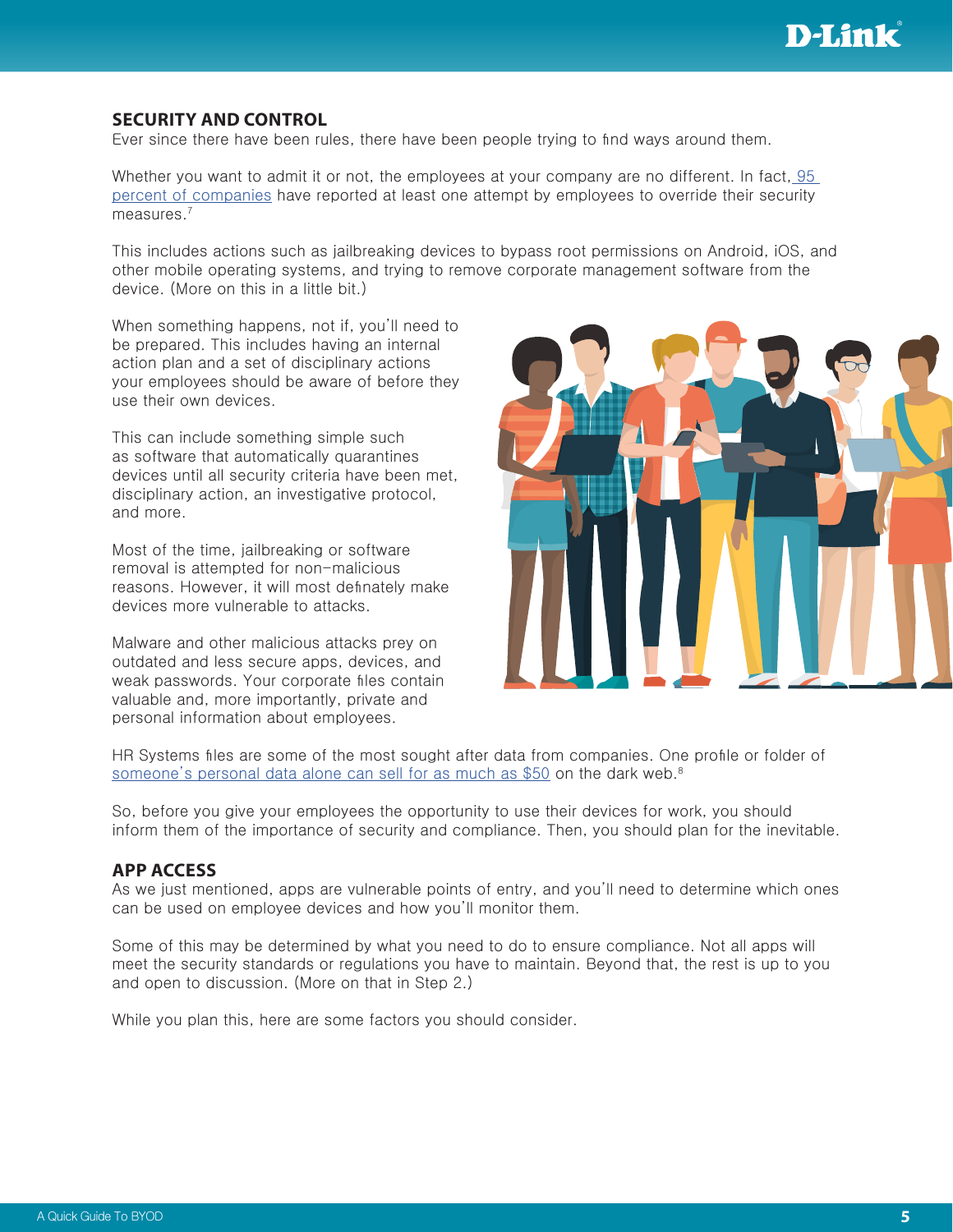### <span id="page-5-0"></span>**YOUR SECURITY POLICY**

If you plan to restrict usage to company-approved applications only, it could make it challenging for those using older devices as they might not be able to handle newer apps.

However, if you allow people to pick and choose the apps they use, it could be a challenge to maintain performance across your network.

#### **APP SECURITY**

It will be easier for you to ensure app compatibility, security, and compliance if you only allow company-approved apps. But you risk limiting what your employees can do.

After all, while Facebook and Twitter might be distractions that lead to lost productivity for some people, your social media manager might need the app to stay on top of posts and comments on your company pages.

#### **NEW APPS**

Your employees are always searching for new software and apps to help them do their jobs. If they find a new one, how will you handle new software or apps your employees want to use? Will you allow them to add them as needed? Submit them for review? Perform quarterly or yearly reviews?



Some companies choose to employ a blacklist while others prefer to whitelist them as they come up. Ultimately, it will depend on how much time your IT department has to devote to managing this process.

If the blocking of apps limits the checking of email, calendars, contacts, and the access of Wi-Fi networks and VPNs, you might want to reconsider whether you're headed in the right direction.

### **USER PRIVACY**

Privacy has always been a hot topic, but it's burning a little hotter recently with reports of how companies handle both public and private data. In some cases, there are privacy laws that prevent you from collecting any information on employees at all.

When it comes to collecting employee data, our recommendation is that you avoid it unless absolutely necessary.

If you have to, though, you should limit the amount you collect, including personal emails, contact information, calendars, device location, personal photos, app data, text messages, voicemail, and call history. Even if the data does directly relate to your business, always make sure that your employees know exactly what you are collecting.

On the other hand, corporate materials, files, apps, and other items must be protected by a company. Containers can help you separate personal and company data while keeping it private and make it easier to remotely wipe devices if needed.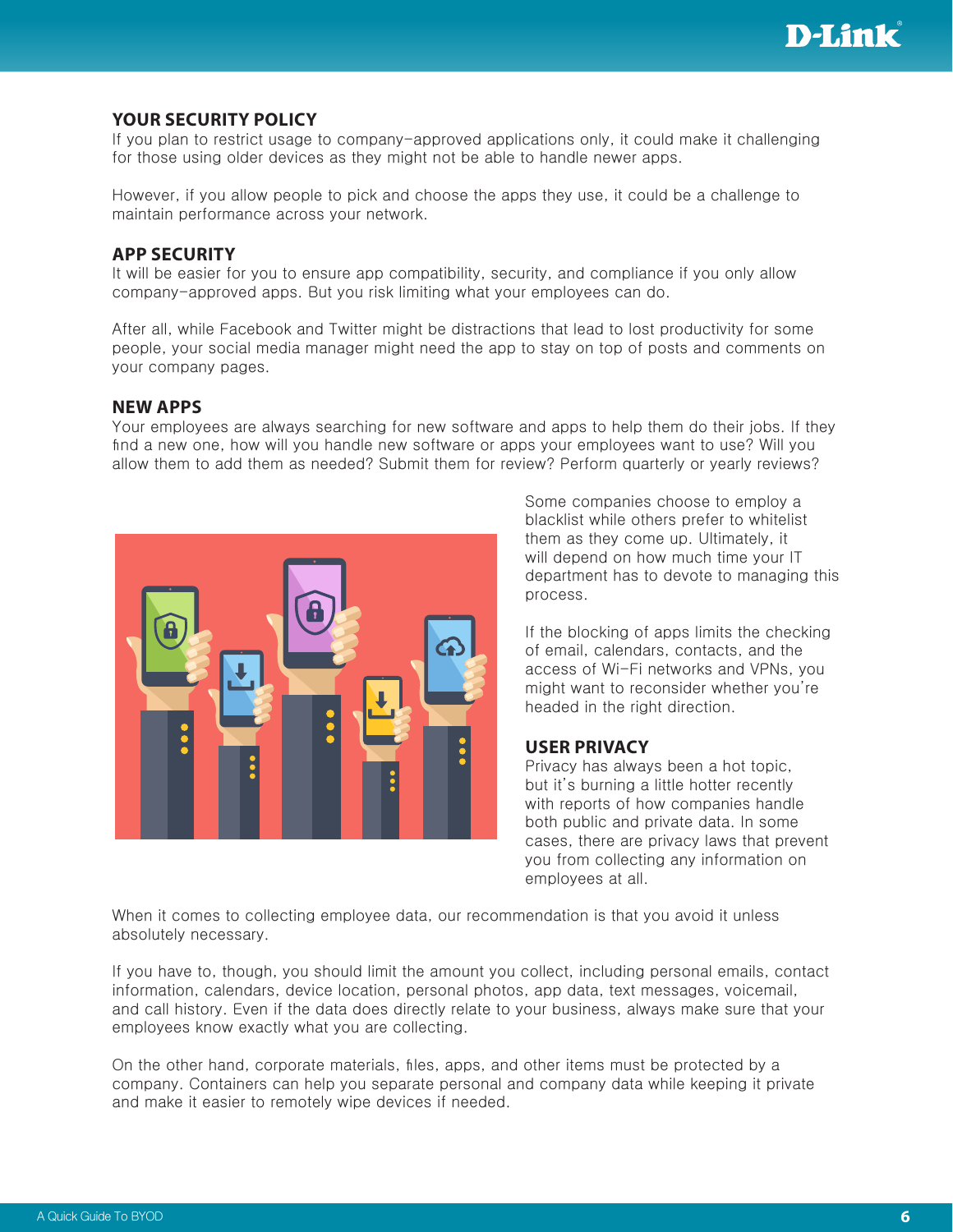<span id="page-6-0"></span>For example, if an employee loses their phone while traveling and a ridesharing app on the device contains company credit card information.

Whether you decide to collect data or not, your employees will need to know. If you do choose to collect data, they'll need to know what you're collecting, what you're using it for, and whether or not they can see what's being collected on them.

It is worth mentioning though, that collecting data could scare your employees away from enrolling mobile devices, limiting whether you can collect data at all.<sup>10</sup> Unless there is a valid reason for you to collect data, we would strongly advise not to.

#### **MOBILE DATA COSTS**

When your company's employees work remotely or from home, they might find themselves depending on mobile data.

The question then becomes: Who's footing the bill? Whilst some companies will cover the cost of all the mobile data that's needed, others might set limits.

No matter which answer you decide to give, you should create a policy that informs your employees of what's covered and how. Some of this can be done through your BYOD software. (More on that later.)

### **PERMISSION**

Once you have all of the finer details of your programme set up, you still have to go through the enrollment process.

One way or another, you need people to agree to your company's terms and conditions in order to use it. Many companies do this through management software. Make sure your employees agree to these terms and conditions (either electronically or via a signed physical copy)



before they are able to join the BYOD programme with their personal devices.

With enrollment through software, you have more control over the level of security employees must maintain in order to use your network. This will give you more control over the devices that are allowed on the network.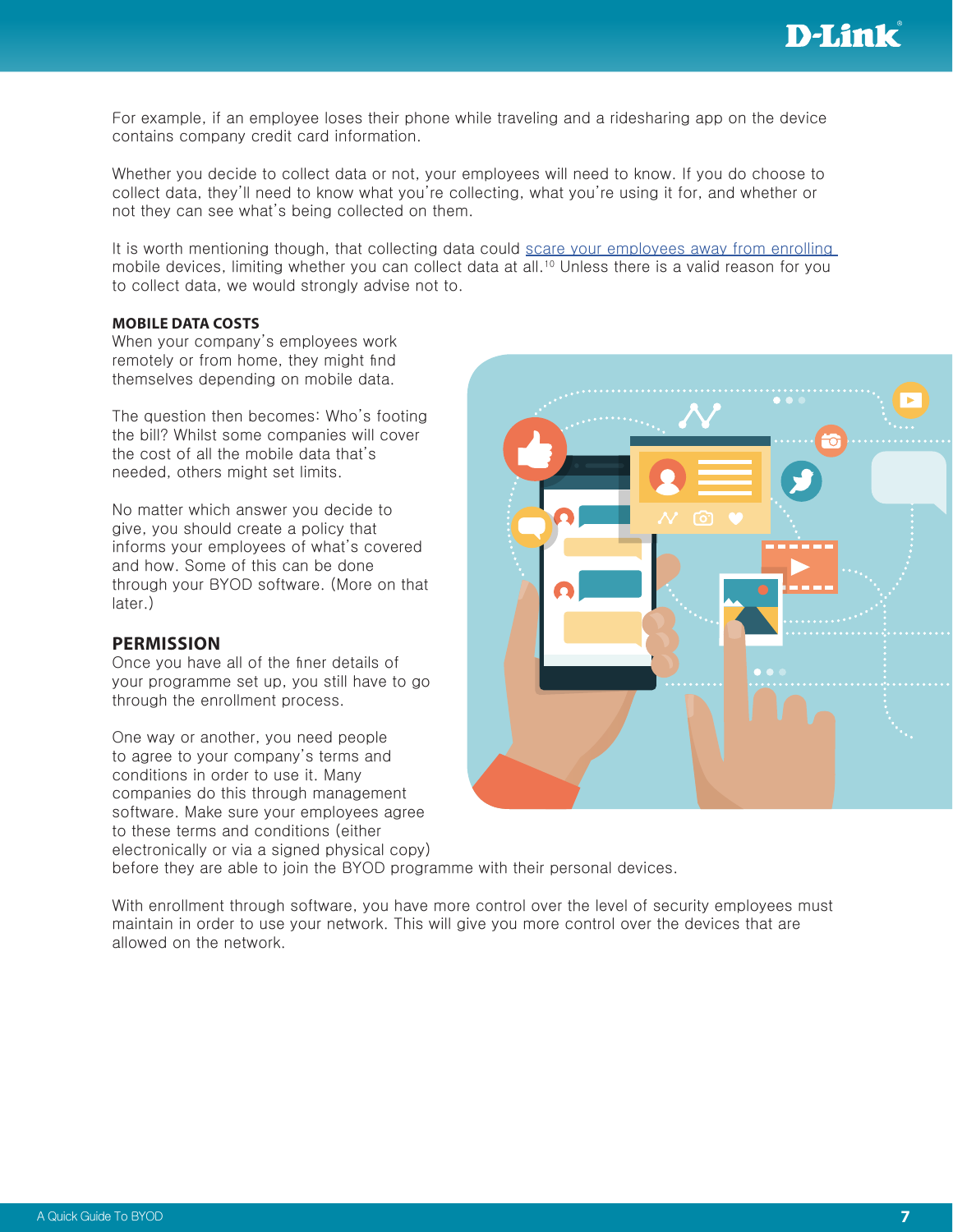# **STEP 2 - DISCUSS THE PLAN**

<span id="page-7-0"></span>No matter how much planning you do, and no matter how many scenarios you prepare for, there will always be something you haven't considered.

Which is why you need to run your plan through a gauntlet of company employees. This can be done through face-to-face meetings, surveys or even suggestion boxes. Everyone's feedback is important, from the CEO of the company to the temporary or contracted workers.

Use this opportunity to explain your reasons for the BYOD programme and all of the policies included in it. Gather information about the devices and apps your employees need and use.

Approach this step with an open mind, though. Allow everyone to ask questions. At this point, there are no dumb questions.

If someone asks, "Will this affect the coffee machine?" you should assume there's a reason. Maybe they use an app to control it. Maybe they're just worried it will stop working.

Whatever it is, the last thing you want to do is implement a BYOD programme that prevents someone from using a device or app that helps them do their job.

Take the information you receive from this step, then go back to Step 1 and run through your plan again. You may need to go through a few revisions to solidify everything and make it work for as many people as possible.

If you find that every plan you devise creates more limitations than opportunities, you may need to consider the possibility that a BYOD programme isn't for you.

That, or you need to start over again and figure out a new plan.

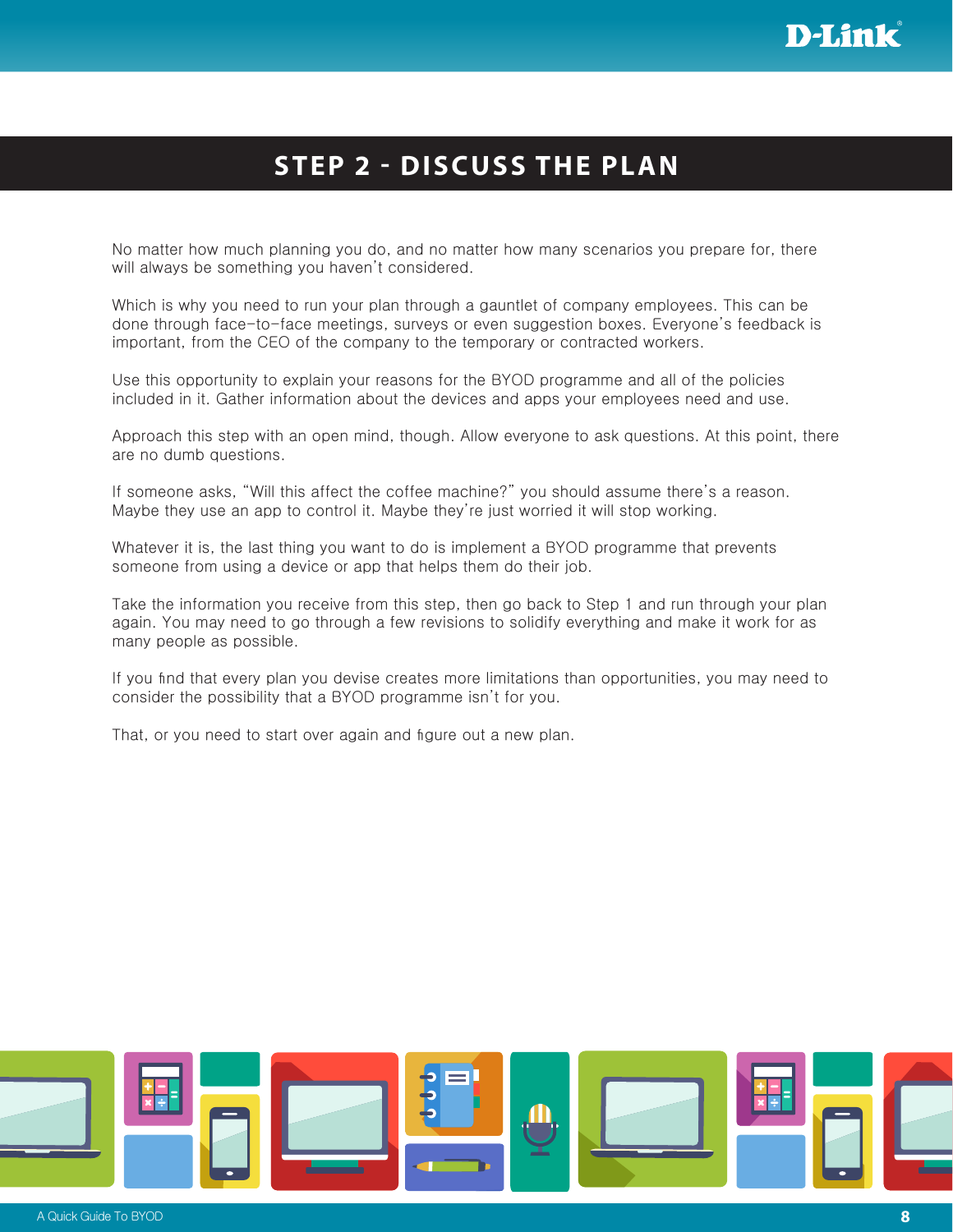# **STEP 3 - CHOOSE THE PLAN**

<span id="page-8-0"></span>Now that you've finished going through your revisions, you should have a finalised plan in front of you. All that's left is to implement it.

There are a few main options that companies use to implement a BYOD programme. One possibility is modifying the network infrastructure they currently have in place and setting up access control policies. It's an old school method, but it can work if you have the time and know-how.

The other two options are via software or hardware.

We're going to talk about the pros and cons of these.

If you've already developed a plan and discussed it with your company, consider everything you discovered as you read this. If you're just reading this for the first time, think about how the following might affect your company.

Just know that, even if you like one more than the other, your budget, IT staff, and infrastructure may dictate the route that's best for you anyway.

#### **OPTION 1 - SOFTWARE**

Many companies opt to go with Enterprise Mobility Management (EMM) or Mobile Device Management (MDM) software for their BYOD programme. Most EMM tools include a form of MDM or Mobile Application Management (MAM) as part of the package.

EMMs help you enroll devices, enforce policies, update apps, and manage access. They also include nifty features such as data usage alerts, device quarantine, user-agreement software, and simplified enrollment procedures.

As people enroll, the management tool requires each person downloads and installs software, plus accept any applicable user agreements, for each device.

Since all of the settings, policies, and apps are contained within the software, which is housed on a server or the cloud, you have more control over the network, its security, and its performance.

EMM and MDM options make it easier for you to adjust settings for specific apps or a group of apps, including the policies that guide how and when employees can use them.

With software, you can also create separate accounts and login credentials for all of the different apps on your network. It's easier to keep sensitive information private and it's also safer this way.

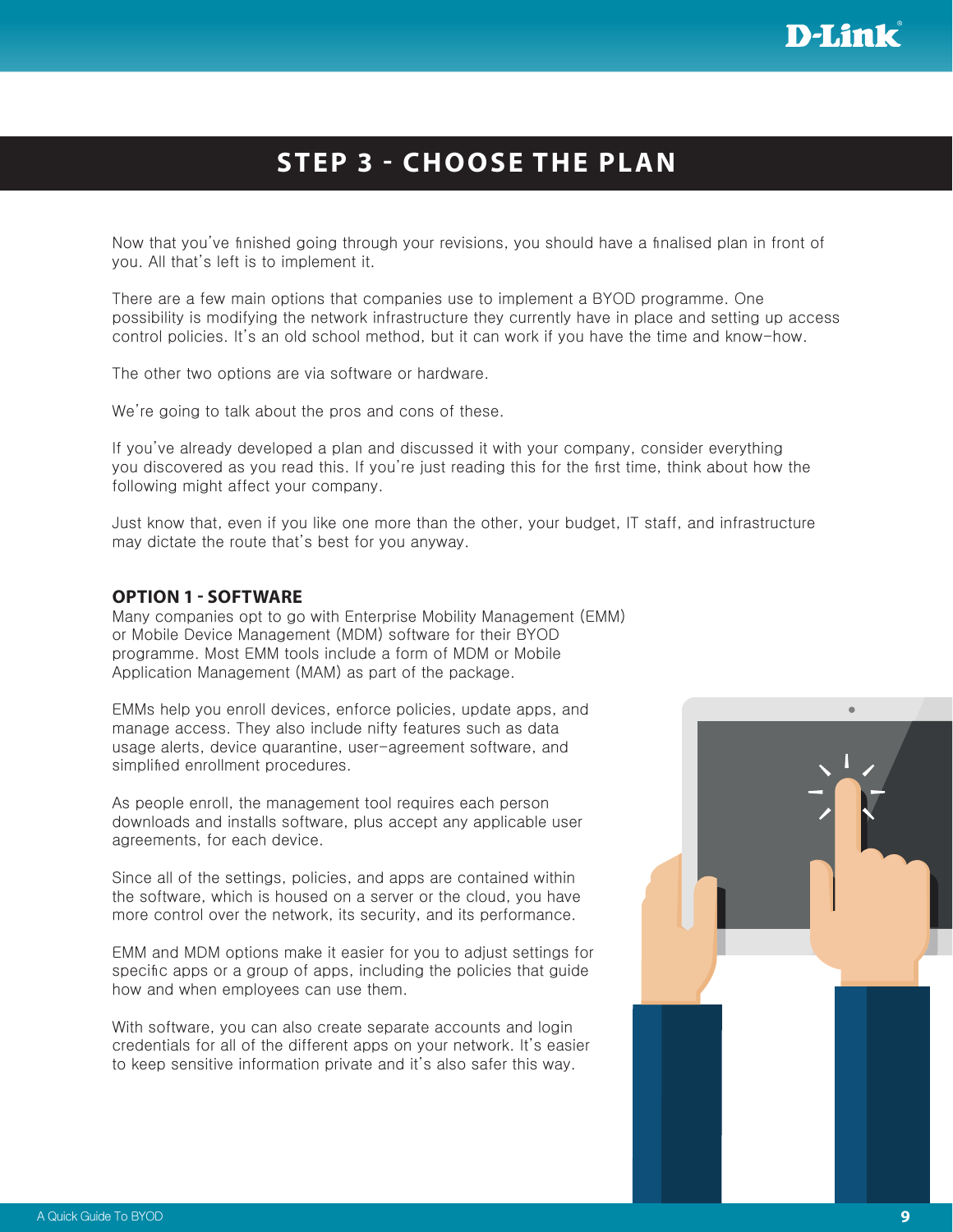**D-Link** 

<span id="page-9-0"></span>While most software options are easily scalable, they can be costly for smaller organisations. However, they will usually provide a comprehensive list of compatible applications and built-in management tools you won't find through hardware.

Your EMM software suite should:

- Make it easy for employees to sign up
- Reduce, or eliminate, IT helpdesk tickets
- Provide password reset options
- Include lost device location
- Allow remote data wiping
- Deliver a copy of signed BYOD policy agreements to each employee

Your EMM software suite should give you the ability to share credentials for:

- Wi-Fi Networks
- Email
- Contacts
- **Calendars**
- Apps
- **Shared Drives**
- VPNs



### **OPTION 2 - HARDWARE**

Although they won't have all the features that most EMMs have, hardware solutions can provide a more financially feasible option for those wanting to implement a BYOD programme.

Most of the BYOD management is performed through a cloud-managed network solution (CMN) using role-based access control, 802.1X, RADIUS servers, two-step authentication, SSIDs, and other adjustable network settings.

You won't be able to set app-specific settings through the CMN, and most of the apps will either be hosted on your server or installed by employees on their devices. But that doesn't mean a CMN solution is less secure than a software-based programme.

You can still require employees to accept user-agreements that inform them of what they can and can't do while using your network. Segregated network access through departmental SSIDs and passwords also help you add an extra layer between devices and data.

However, there's not a lot in the way of keeping employees from using any of their devices to access company files. And, if they ever lose their device, there might not be much you can do to remotely wipe them. (Though, if you wanted, you could mix a CMN with an EMM.)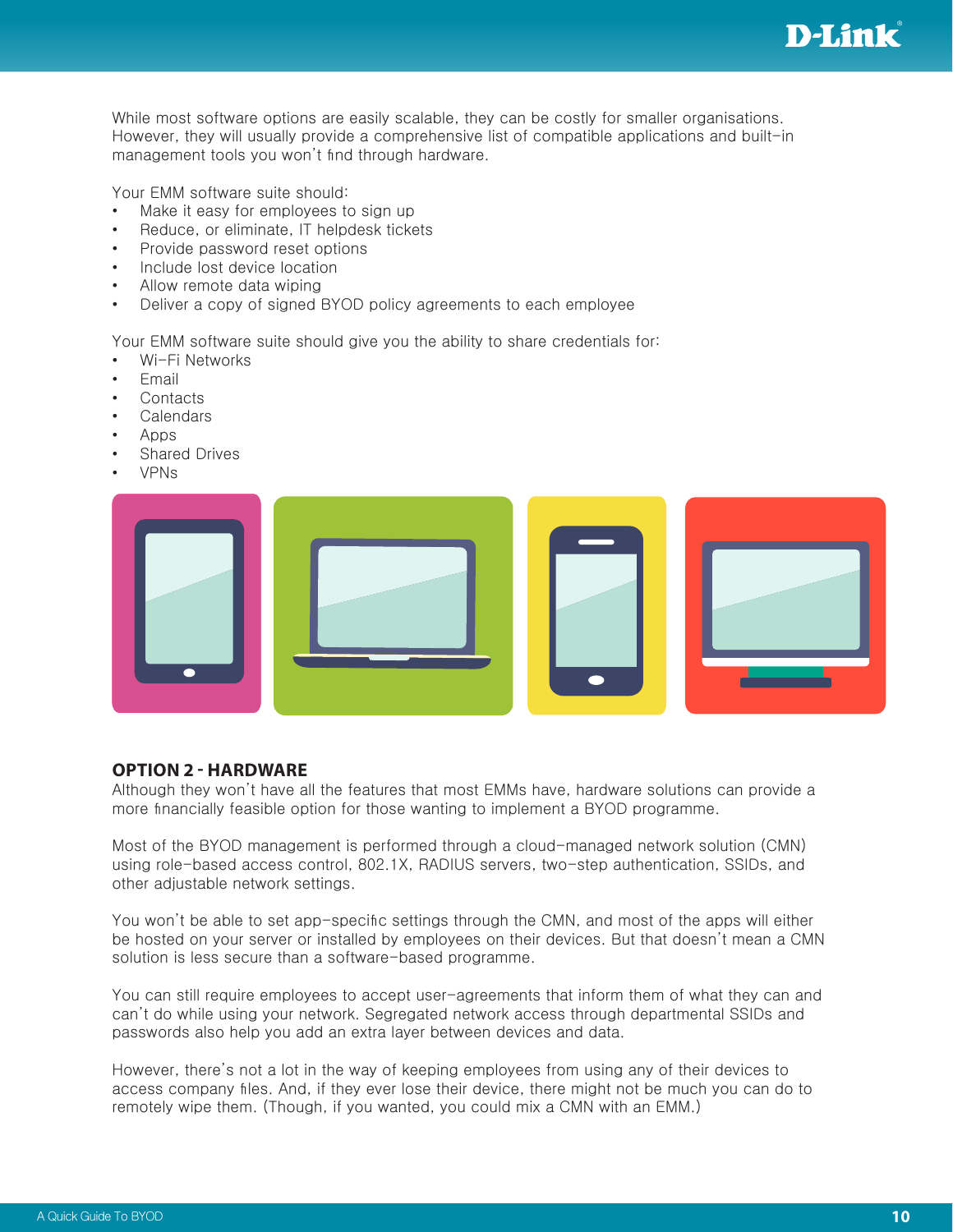<span id="page-10-0"></span>While a CMN doesn't provide all the tools of an EMM, it does provide three benefits that you won't find through software—rapid deployment, predictable and cost-effective scalability, and improved network performance.

Because CMN solutions include switches, access points, and more, you can use them as an opportunity to upgrade your network. This is especially true if an EMM doesn't make sense for your organisation, but you still want to implement a BYOD programme.

If anything, you could use this as an opportunity to refresh your network, gutting out old switches nearing the end of their life and APs using older, less secure wireless standards.

Solutions with rapid deployment, or zero-touch deployment, also make it simple to add bandwidth as needed. Once you install new switches or APs where you need them, they'll automatically download and copy any configuration settings you've set up.

It's a real time saver and may prove more cost-effective than EMM if you ever find yourself adding hundreds or even thousands of mobile devices, such as tablets.

Basically, it's a nice 2-for-1 option where you can justify the cost of adding new technology while giving your employees the chance to use their devices at work.

### **CONCLUSION**

Whether or not you want to implement a BYOD programme is up to you. There's a lot you need to consider, including security, compliance, and applications.



If you decide the time is now, we can help you—even if all you have right now are questions.

# Want to find out more? Get in touch! **eu.dlink.com/contact**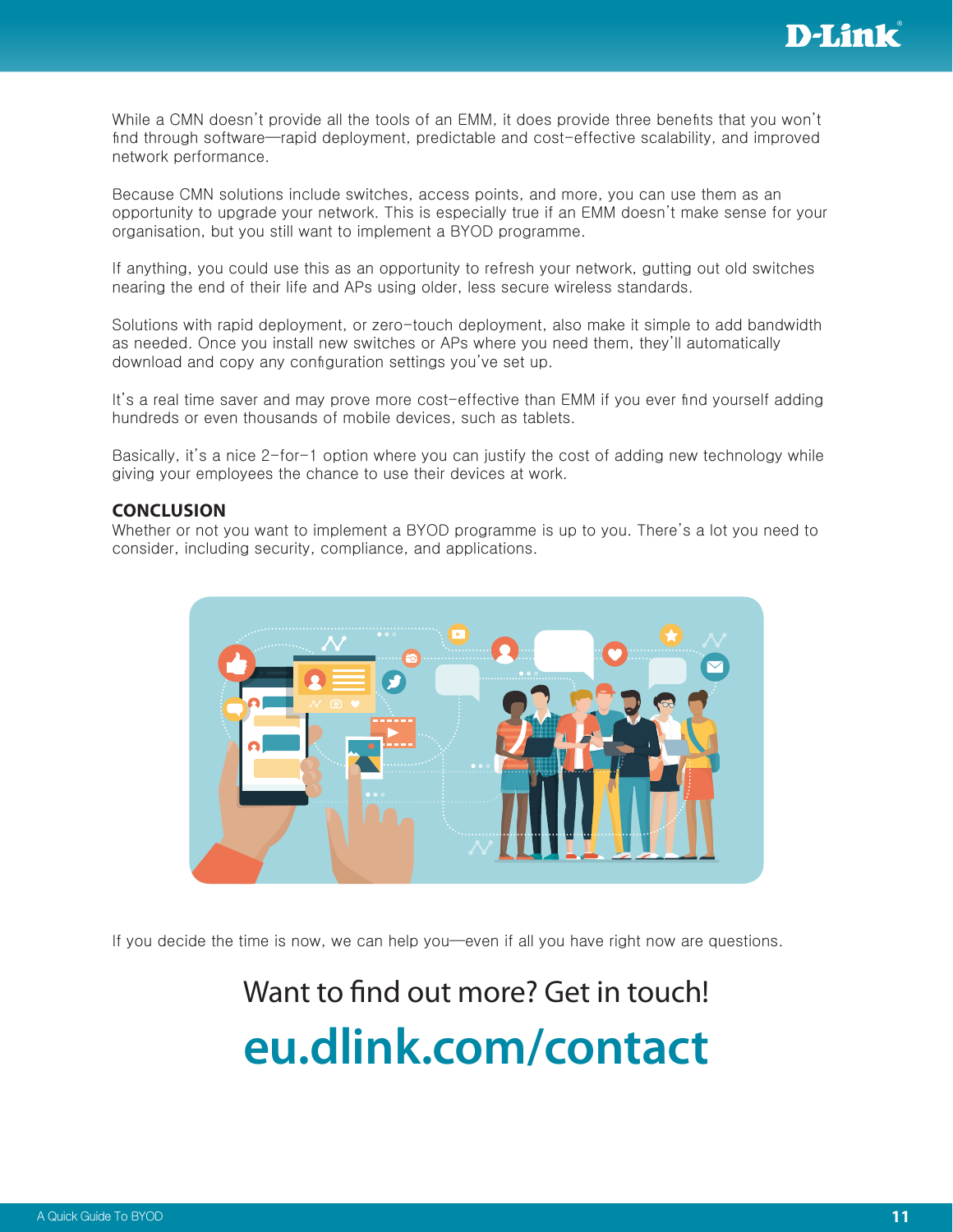# **D-Link**

# **REFERENCES**

#### <span id="page-11-0"></span>Further Reading: [12 Features That Make Cloud-Managed Networks Easy To Manage](http://go.dlink.com/12-Features-Ebook)

#### References

- 1. Hamblen M. The bring-your-own-device fad is fading [Internet]. Computerworld. Computerworld; 2015 [cited 2019Jun12]. Available from: https://www.computerworld.com/article/2948470/the-bring-your-own-device-fad-isfading.html
- 2. Bullock L. The Future Of BYOD: Statistics, Predictions And Best Practices To Prep For The Future [Internet]. Forbes. Forbes Magazine; 2019 [cited 2019Jun12]. Available from: https://www.forbes.com/sites/lilachbullock/2019/01/21/ the-future-of-byod-statistics-predictions-and-best-practices-to-prep-for-the-future/#61b002f01f30
- 3. Employees Say Smartphones Boost Productivity [Internet]. Samsung Business Insights. 2018 [cited 2019Jun12]. Available from: https://insights.samsung.com/2016/08/03/employees-say-smartphones-boost-productivity-by-34 percent-frost-sullivan-research/
- 4. DMS Technology. 3 Big Risks of BYOD [Internet]. DMS Technology. DMS Technology /wp-content/uploads/2016/01/ DMS\_LogoBlack.png; 2017 [cited 2019Jun12]. Available from: https://www.dmstechnology.com/3-big-risks-of-byod/
- 5. Dacri B. Thousands of Organizations Run the Majority of their Computers on Outdated Operating Systems, Nearly Tripling Chances of a Data Breach [Internet]. BitSight. [cited 2019Jun12]. Available from: https://www.bitsight.com/ press-releases/thousands-organizations-run-majority-of-computers-on-outdated-operating-systems
- 6. bizjournals.com. [cited 2019Jun12]. Available from: https://www.bizjournals.com/phoenix/news/2018/11/15/outdatedtechnology-costs-businesses-more-than-it.html
- 7. Bolden-Barrett V. Employees use personal devices for work without much oversight [Internet]. HR Dive. 2018 [cited 2019Jun12]. Available from: https://www.hrdive.com/news/employees-use-personal-devices-for-work-withoutmuch-oversight/523913/
- 8. Bolden-Barrett V. HRIS, ATS technology is big target of cybertheft [Internet]. HR Dive. 2017 [cited 2019Jun12]. Available from: https://www.hrdive.com/news/hris-ats-technology-is-big-target-of-cybertheft/435599/
- 9. Ng A. Your smartphones are getting more valuable for hackers [Internet]. CNET. CNET; 2018 [cited 2019Jun12]. Available from: https://www.cnet.com/news/your-smartphones-are-getting-more-valuable-for-hackers/
- 10. IoT and BYOD Devices Bring Holiday Fear [Internet]. GetApp Lab. 2019 [cited 2019Jun12]. Available from: https://lab. getapp.com/iot-and-byod-devices/